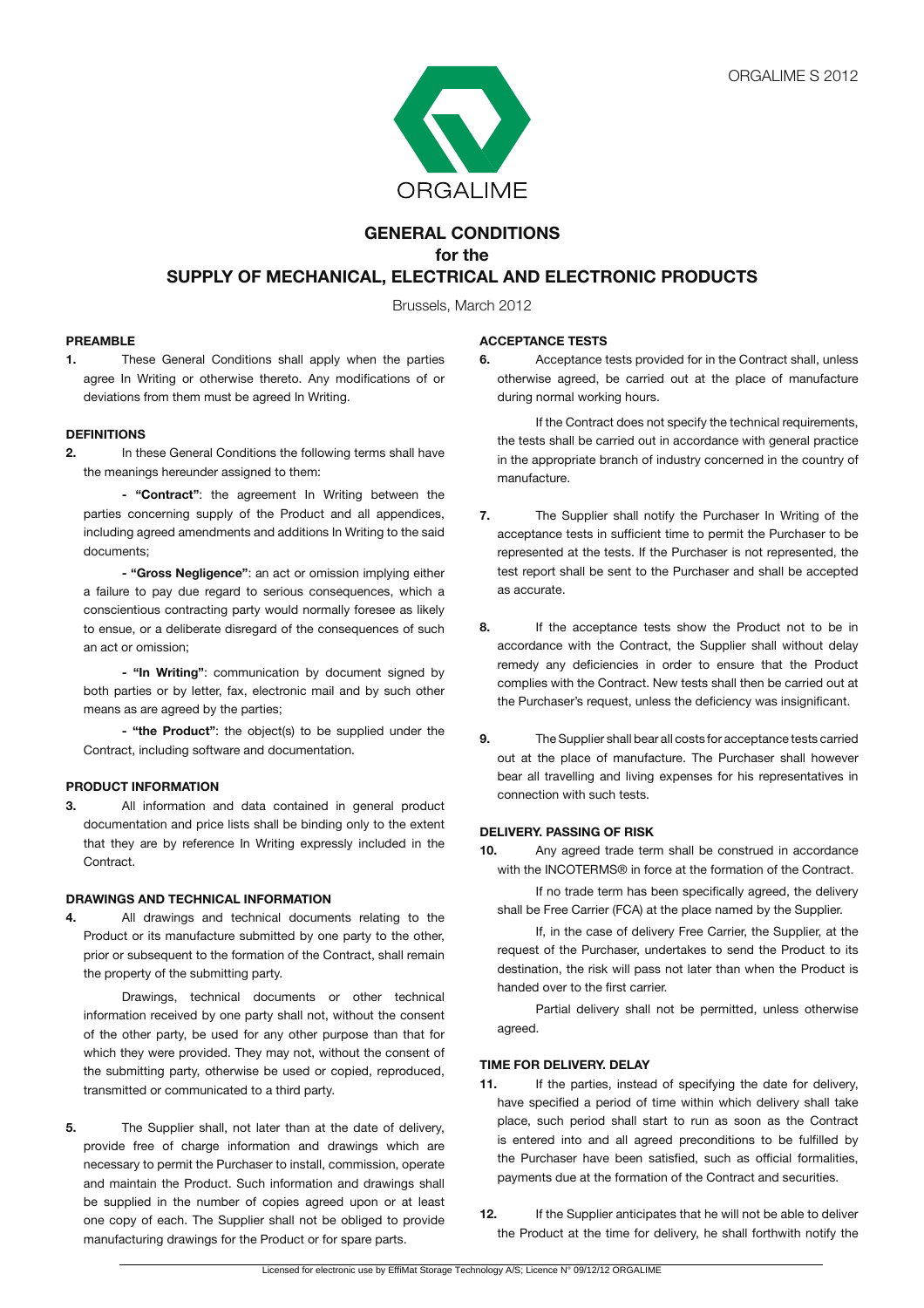Purchaser thereof In Writing, stating the reason and, if possible, the time when delivery can be expected.

 If the Supplier fails to give such notice, the Purchaser shall be entitled to compensation for any additional costs which he incurs and which he could have avoided had he received such notice.

- **13.** If delay in delivery is caused by any of the circumstances mentioned in Clause 41, by an act or omission on the part of the Purchaser, including suspension under Clauses 21 and 44, or any other circumstances attributable to the Purchaser, the Supplier shall be entitled to extend the time for delivery by a period which is necessary having regard to all the circumstances of the case. This provision shall apply regardless of whether the reason for the delay occurs before or after the agreed time for delivery.
- 14. If the Product is not delivered at the time for delivery, the Purchaser shall be entitled to liquidated damages from the date on which delivery should have taken place.

 The liquidated damages shall be payable at a rate of 0.5 per cent of the purchase price for each commenced week of delay. The liquidated damages shall not exceed 7.5 per cent of the purchase price.

 If only part of the Product is delayed, the liquidated damages shall be calculated on that part of the purchase price which is attributable to such part of the Product as cannot in consequence of the delay be used as intended by the parties.

 The liquidated damages shall become due at the Purchaser's demand In Writing but not before delivery has been completed or the Contract is terminated under Clause 15.

 The Purchaser shall forfeit his right to liquidated damages if he has not lodged a claim In Writing for such damages within six months after the time when delivery should have taken place.

**15.** If the delay in delivery is such that the Purchaser is entitled to maximum liquidated damages under Clause 14 and if the Product is still not delivered, the Purchaser may In Writing demand delivery within a final reasonable period which shall not be less than one week.

 If the Supplier does not deliver within such final period and this is not due to any circumstances which are attributable to the Purchaser, then the Purchaser may by notice In Writing to the Supplier terminate the Contract in respect of such part of the Product as cannot in consequence of the Supplier's failure to deliver be used as intended by the parties.

 If the Purchaser terminates the Contract he shall be entitled to compensation for the loss he suffers as a result of the Supplier's delay, including any consequential and indirect loss. The total compensation, including the liquidated damages which are payable under Clause 14, shall not exceed 15 per cent of that part of the purchase price which is attributable to the part of the Product in respect of which the Contract is terminated.

 The Purchaser shall also have the right to terminate the Contract by notice In Writing to the Supplier, if it is clear from the circumstances that there will occur a delay in delivery which, under Clause 14, would entitle the Purchaser to maximum liquidated damages. In case of termination for this reason, the Purchaser shall be entitled to maximum liquidated damages and compensation under the third paragraph of this Clause 15.

**16.** Liquidated damages under Clause 14 and termination of the Contract with limited compensation under Clause 15 shall

be the only remedies available to the Purchaser in case of delay on the part of the Supplier. All other claims against the Supplier based on such delay shall be excluded, except where the Supplier has been guilty of Gross Negligence.

**17.** If the Purchaser anticipates that he will be unable to accept delivery of the Product at the time for delivery, he shall forthwith notify the Supplier In Writing thereof, stating the reason and, if possible, the time when he will be able to accept delivery.

 If the Purchaser fails to accept delivery at the time for delivery, he shall nevertheless pay any part of the purchase price which becomes due at the time for delivery, as if delivery had taken place at the time for delivery. The Supplier shall arrange for storage of the Product at the risk and expense of the Purchaser. The Supplier shall also, if the Purchaser so requires, insure the Product at the Purchaser's expense.

**18.** Unless the Purchaser's failure to accept delivery is due to any such circumstance as mentioned in Clause 41, the Supplier may by notice In Writing require the Purchaser to accept delivery within a final reasonable period.

 If, for any reason which is not attributable to the Supplier, the Purchaser fails to accept delivery within such period, the Supplier may by notice In Writing terminate the Contract in whole or in part. The Supplier shall then be entitled to compensation for the loss he suffers by reason of the Purchaser's default, including any consequential and indirect loss. The compensation shall not exceed that part of the purchase price which is attributable to that part of the Product in respect of which the Contract is terminated.

### **PAYMENT**

**19.** Payment shall be made within 30 days after the date of invoice.

 Unless otherwise agreed, the purchase price shall be paid with one third at the formation of the Contract and one third when the Supplier notifies the Purchaser that the Product, or the essential part of it, is ready for delivery. The remaining part of the purchase price shall be paid when the entire Product is delivered.

- **20.** Whatever the means of payment used, payment shall not be deemed to have been effected before the Supplier's account has been irrevocably credited for the amount due.
- **21.** If the Purchaser fails to pay by the stipulated date, the Supplier shall be entitled to interest from the day on which payment was due and to compensation for recovery costs. The rate of interest shall be as agreed between the parties or otherwise 8 percentage points above the rate of the main refinancing facility of the European Central Bank. The compensation for recovery costs shall be 1 per cent of the amount for which interest for late payment becomes due.

 In case of late payment and in case the Purchaser fails to give an agreed security by the stipulated date the Supplier may, after having notified the Purchaser In Writing, suspend his performance of the Contract until he receives payment or, where appropriate, until the Purchaser gives the agreed security.

 If the Purchaser has not paid the amount due within three months the Supplier shall be entitled to terminate the Contract by notice In Writing to the Purchaser and, in addition to the interest and compensation for recovery costs according to this Clause, to claim compensation for the loss he incurs. Such compensation shall not exceed the agreed purchase price.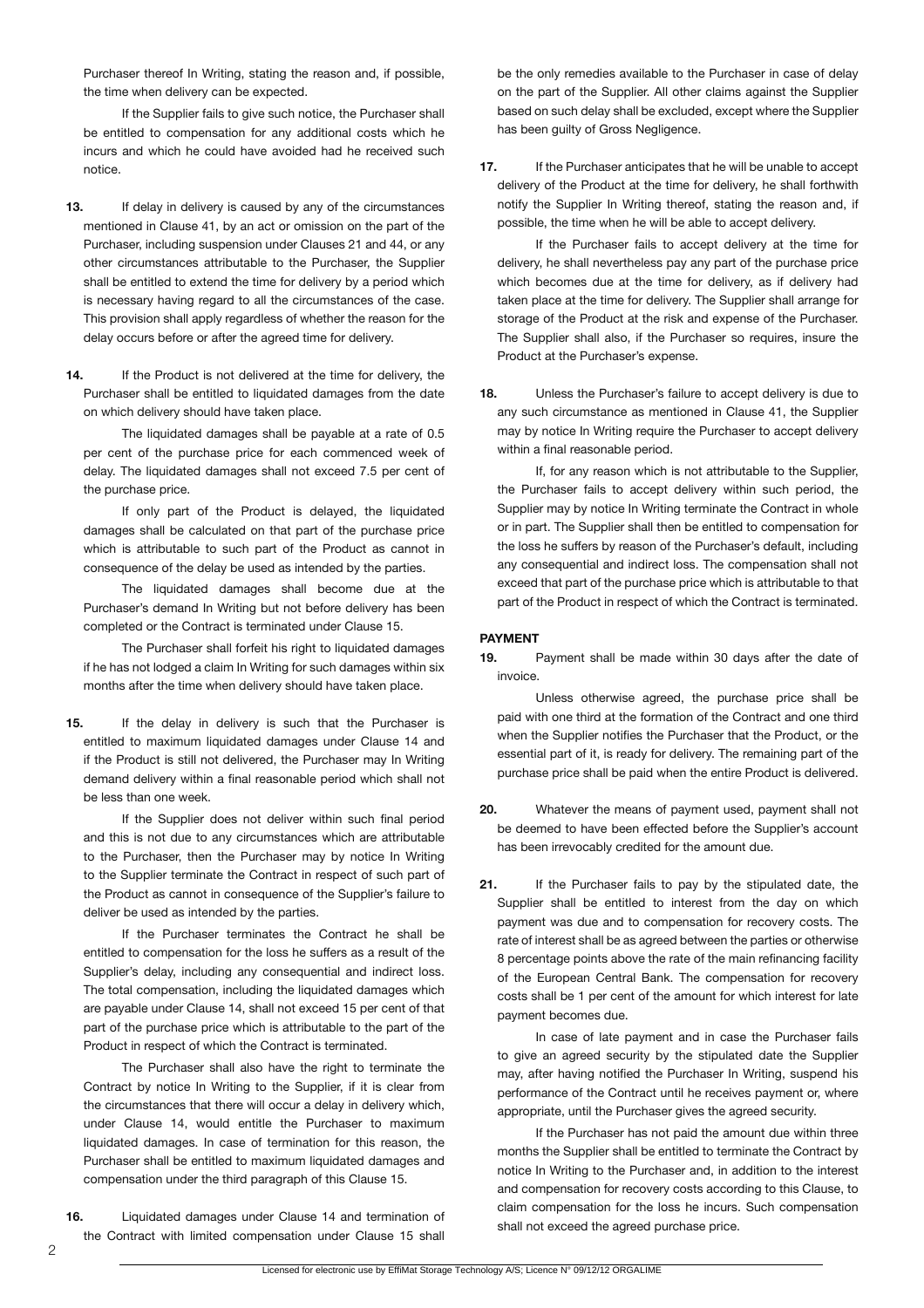#### **RETENTION OF TITLE**

**22.** The Product shall remain the property of the Supplier until paid for in full to the extent that such retention of title is valid under the relevant law.

 The Purchaser shall at the request of the Supplier assist him in taking any measures necessary to protect the Supplier's title to the Product.

 The retention of title shall not affect the passing of risk under Clause 10.

## **LIABILITY FOR DEFECTS**

- **23.** Pursuant to the provisions of Clauses 24-39, the Supplier shall remedy any defect or nonconformity (hereinafter termed defect(s)) resulting from faulty design, materials or workmanship.
- **24.** The Supplier shall not be liable for defects arising out of materials provided or a design stipulated or specified by the Purchaser.
- **25.** The Supplier shall only be liable for defects which appear under the conditions of operation provided for in the Contract and under proper use of the Product.
- **26.** The Supplier shall not be liable for defects caused by circumstances, which arise after the risk has passed to the Purchaser, e.g. defects due to faulty maintenance, incorrect installation or faulty repair by the Purchaser or to alterations carried out without the Supplier's consent In Writing. The Supplier shall neither be liable for normal wear and tear nor for deterioration.
- **27.** The Supplier's liability shall be limited to defects which appear within a period of one year from delivery. If the use of the Product exceeds that which is agreed, this period shall be reduced proportionately.
- **28.** When a defect in a part of the Product has been remedied, the Supplier shall be liable for defects in the repaired or replaced part under the same terms and conditions as those applicable to the original Product for a period of one year. For the remaining parts of the Product the period mentioned in Clause 27 shall be extended only by a period equal to the period during which and to the extent that the Product could not be used as a result of the defect.
- **29.** The Purchaser shall without undue delay notify the Supplier In Writing of any defect which appears. Such notice shall under no circumstances be given later than two weeks after the expiry of the period given in Clause 27 or the extended period(s) under Clause 28, where applicable.

 The notice shall contain a description of the defect.

 If the Purchaser fails to notify the Supplier In Writing of a defect within the time limits set forth in the first paragraph of this Clause, he shall lose his right to have the defect remedied.

 Where the defect is such that it may cause damage, the Purchaser shall immediately inform the Supplier In Writing. The Purchaser shall bear the risk of damage to the Product resulting from his failure so to notify. The Purchaser shall take reasonable measures to minimise damage and shall in that respect comply with instructions of the Supplier.

**30.** On receipt of the notice under Clause 29 the Supplier shall at his own cost remedy the defect without undue delay, as

stipulated in Clauses 23-39. The time for remedial work shall be chosen in order not to interfere unnecessarily with the Purchaser's activities.

 Repair shall be carried out at the place where the Product is located unless the Supplier deems it more appropriate that the Product is sent to him or a destination specified by him.

 If the defect can be remedied by replacement or repair of a defective part and if dismantling and re-installation of the part do not require special knowledge, the Supplier may demand that the defective part is sent to him or a destination specified by him. In such case the Supplier shall have fulfilled his obligations in respect of the defect when he delivers a duly repaired part or a part in replacement to the Purchaser.

- **31.** The Purchaser shall at his own expense provide access to the Product and arrange for any intervention in equipment other than the Product, to the extent that this is necessary to remedy the defect.
- **32.** Unless otherwise agreed, necessary transport of the Product or parts thereof to and from the Supplier in connection with the remedying of defects for which the Supplier is liable shall be at the risk and expense of the Supplier. The Purchaser shall follow the Supplier's instructions regarding such transport.
- **33.** Unless otherwise agreed, the Purchaser shall bear any additional costs which the Supplier incurs for remedying the defect caused by the Product being located in a place other than the destination stated at the formation of the Contract for the Supplier's delivery to the Purchaser or – if no destination has been stated – the place of delivery.
- **34.** Defective parts which have been replaced shall be made available to the Supplier and shall be his property.
- **35.** If the Purchaser has given such notice as mentioned in Clause 29 and no defect is found for which the Supplier is liable, the Supplier shall be entitled to compensation for the costs he incurs as a result of the notice.
- **36.** If the Supplier does not fulfil his obligations under Clause 30, the Purchaser may by notice In Writing fix a final reasonable period for completion of the Supplier's obligations, which shall not be less than one week.

 If the Supplier fails to fulfil his obligations within such final period, the Purchaser may himself undertake or employ a third party to undertake necessary repair work at the risk and expense of the Supplier.

 Where successful repair work has been undertaken by the Purchaser or a third party, reimbursement by the Supplier of reasonable costs incurred by the Purchaser shall be in full settlement of the Supplier's liabilities for the said defect.

**37.** Where the Product has not been successfully repaired, as stipulated under Clause 36,

 a) the Purchaser shall be entitled to a reduction of the purchase price in proportion to the reduced value of the Product, provided that under no circumstances shall such reduction exceed 15 per cent of the purchase price, or

b) where the defect is so substantial as to significantly deprive the Purchaser of the benefit of the Contract as regards the Product or a substantial part of it, the Purchaser may terminate